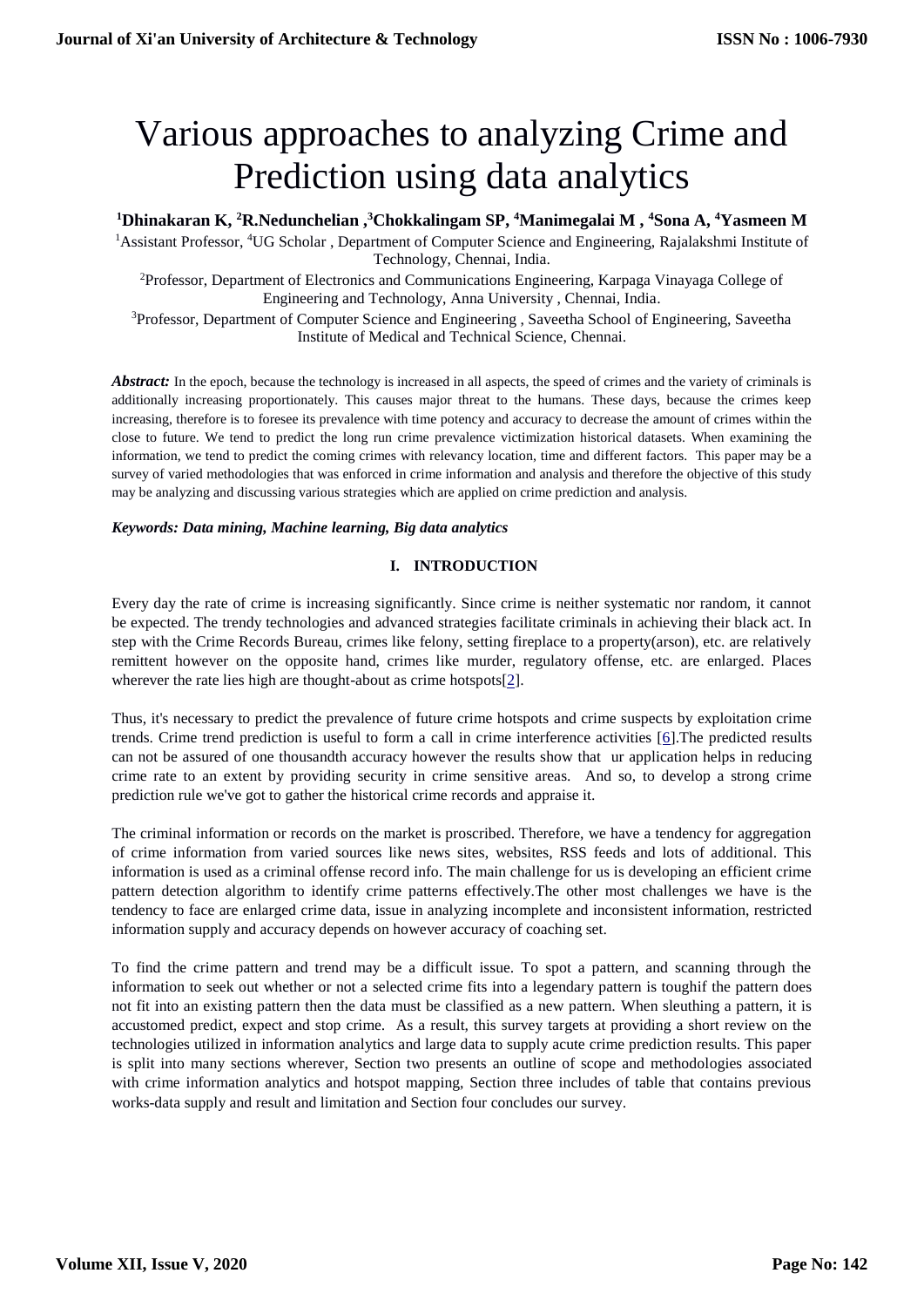## II. SCOPE AND METHODOLOGY

Researchers have planned a range of ways to supply crime knowledge analysis, crime prediction, criminal identification and crime hotspot space identification. A number of the methodologies and papers are mentioned here.

## *2.1 Data processing*

The process of sorting through massive knowledge sets to spot patterns and establish relationships to unravel issues through data analysis is data processing. The long run trends may be expected victimization data processing tools. Gerber Matthew S. [\[8\]](#page-10-2) has conferred a paper concentration on analysis work the employment of spatio-temporally labeled tweets for crime prediction. He used Twitter-specific linguistic analysis and applied math topic modeling to mechanically determine discussion topics across major towns in the United States. He then incorporated these topics into against the law prediction model and show that, for nineteen of the twenty crime varieties he studied, the addition of Twitter knowledge improves performance of crime prediction versus a regular approach supported kernel density estimation. He haven't analyzed the matter content of tweets on the far side tokenization, part-of-speech tagging, and topic modeling. D.VijayaRohini et al.[\[23\]](#page-11-0) planned a model that focuses on analyzing and mapping crime through on-line newspaper victimisation text mining techniques to seek out out the matter and solve them using the suitable ways. There are variety of major data processing techniques that are developing and victimization in data mining comes recently as well as association, classification, clustering, prediction, serial patterns and call tree. We are going to concisely examine few data processing techniques within the following sections.

## *2.2 Clustering*

Data objects that are kind of like each other and may sense to 1 another may be found by agglomeration analysis. A lot of doubtless members are found in a very cluster than the members of alternative clusters. To seek out high-quality clusters such the inter-cluster similarity is low and therefore the intra-cluster similarity is high is that the goal of agglomeration analysis. Agglomeration models section the information into teams that weren't outlined antecedently. They are doing not use a target, however classificationmodels section knowledge by distribution it to previously-defined categories that are laid out in a target. Agglomeration is beneficial in knowledge exploration. Agglomeration algorithms may be accustomed realize natural groupings, if there are several cases and no obvious groupings. It additionally is a helpful data-preprocessing step to spot homogenous teams on that before building supervised models. Agglomeration also can be used for anomaly detection. Some cases don't work well into any clusters once the information has been metameric into clusters. These cases are anomalies or outliers. There are numerous approaches to the figure clusters. a number of the agglomeration techniques for grouping objects as totally different clusters are mentioned below:

## *K-means agglomeration Algorithm:*

K-means algorithm is mainly used to partition the clusters based on their means. First, the amount of objects are classified and such that as k-clusters. The distance between the objects is calculated because the average. The relocation repetitive technique is employed to enhance the partitions by movement of objects from one cluster to alternative. Then, the amount of iterations is finished till the convergence happens.

#### *Ak- mode agglomeration rule*

Ak-mode agglomeration rule may be a 2 step process- attribute advisement part and clustering phase. Within the attribute advisement part, the weights of the attributes are computed victimization info Gain magnitude relation (IGR) price for every attribute. The utmost price of weight is taken as decisive attribute. The space between 2 categorical attributes is calculated because the distinction between two knowledge records that provides the similarity measures. The brink price  $\alpha$  is about by the analyst with the assistance of the computation results of similarity measures. Ak-mode agglomeration rule is especially used for categorical attributes.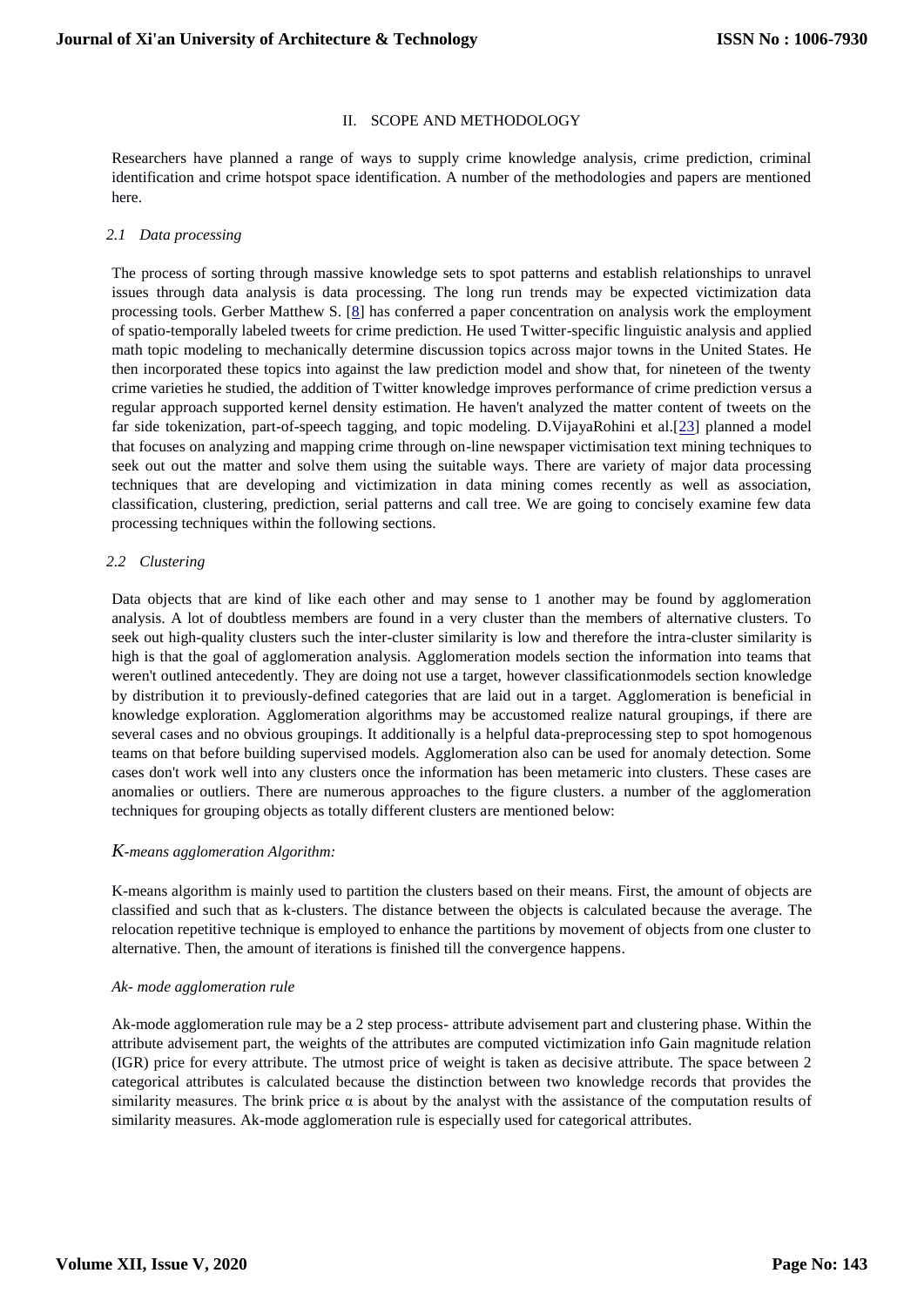## *Expectation-Maximization algorithm:*

Expectation- Maximization (EM) rule, is associate extension of K-means rule that is employed to seek out the parameter estimates for every cluster. The information as an entire may be a mixture of constant quantityprobabilistic distribution.The burden of attributes is measured within the chance distribution and every object is to be clustered supported the weights rather than distribution the objects to the dedicated clusters in Kmeans.

B. Chandra et al. [\[16\]](#page-11-1) have planned a completely unique approach for variable statistic agglomeration supported dynamic time wrapping and constant quantity Minkowski model has been proposed for locating similar crime trends expeditiously and afterwards predict crime trends. The effectiveness of the planned approach over the prevailing agglomeration algorithms has been illustrated victimization Indian crime knowledge. The approach will play a crucial role for wider sort of variable statistic agglomeration issues particularly wherever the scale don't have equal weightages.

Giles C. Oatley et al. [\[10\]](#page-10-3) have developed a OVER computer code that embodies a model of the method of incidence of burglaries. The power of the model to explain ascertained knowledge and to predict future data is assessed in a very range of the way. These can embody comparison of appropriate functions of the ascertained knowledge with the posterior prognosticative distributions of those quantities. The computer code is additionally capable of refined analysis and predictions and these are once more embedded within the software in such the way that applied math or technology experience isn't needed for interpretation by the top user.

RasoulKiani et al. [\[18\]](#page-11-2) have conferred a replacement framework for agglomeration and predicting crimes supported real knowledge. During this framework, the Genetic rule was accustomed improve outlier detection within the preprocessing part, and therefore the fitness perform was outlined supported accuracy and classification error parameters. To enhance the agglomeration method, from the weighted options, low-value options were deleted through choosing an appropriate threshold. The strategy planned was enforced, and therefore the results of the optimized andnon-optimized parameters were compared to see their effectiveness and quality.

Lianhang Ma et al. [\[20\]](#page-11-3) have planned associate AK-Modes rule to mechanically realize the similar case subsets while not a given "seed case". Within the attribute-weighing part, we tend to calculate the burden of every attribute associated with associate offender's behaviorattribute victimization the construct info Gain magnitude relation (IGR) inclassification domain. Later, the results of attribute-weighing part is employed within the agglomeration method to seek out the similar case subsets. The appliance of this model in observe can effectively improve the potency compared with the normal manually reviewing approaches and may assist within the decision-making method.

Jyoti Agarwal et al. [\[17\]](#page-11-4) have conferred a paper on crime prediction victimization k suggests that agglomeration. it's enforced victimization open supply data processing tool that are analytical tools used for analyzing knowledge. Among the accessible open supply data processing suite like R, Tanagra, WEKA, KNIME, speedy manual laborer. K suggests that agglomeration is finished with the assistance of speedy manual laborer tool that is associate open supply applied math and data processing package written in Java with versatile data mining support choices.

## *2.3 Classification*

Classification is one amongthe information mining functions that assigns things in an assortment to focus on classes or specific categories. Classification is employed to accurately predict the target category for every case within the knowledge. They are separate and don't imply any order. The classification task begins with an information set wherever the category assignments are identified. Continuous and floating-point values would indicate a numerical, than a categorical, target price. A prognosticative model with a numerical target uses a regression rule and not a classification algorithm. The foremost simplest variety of classification drawback is binary classification. Within the model build, (training) the method, a classification rule finds relationships between the values of the predictors and therefore the values of the target. Totally different classification algorithms use numerous techniques for locating relationships. The relationships are summarized in a very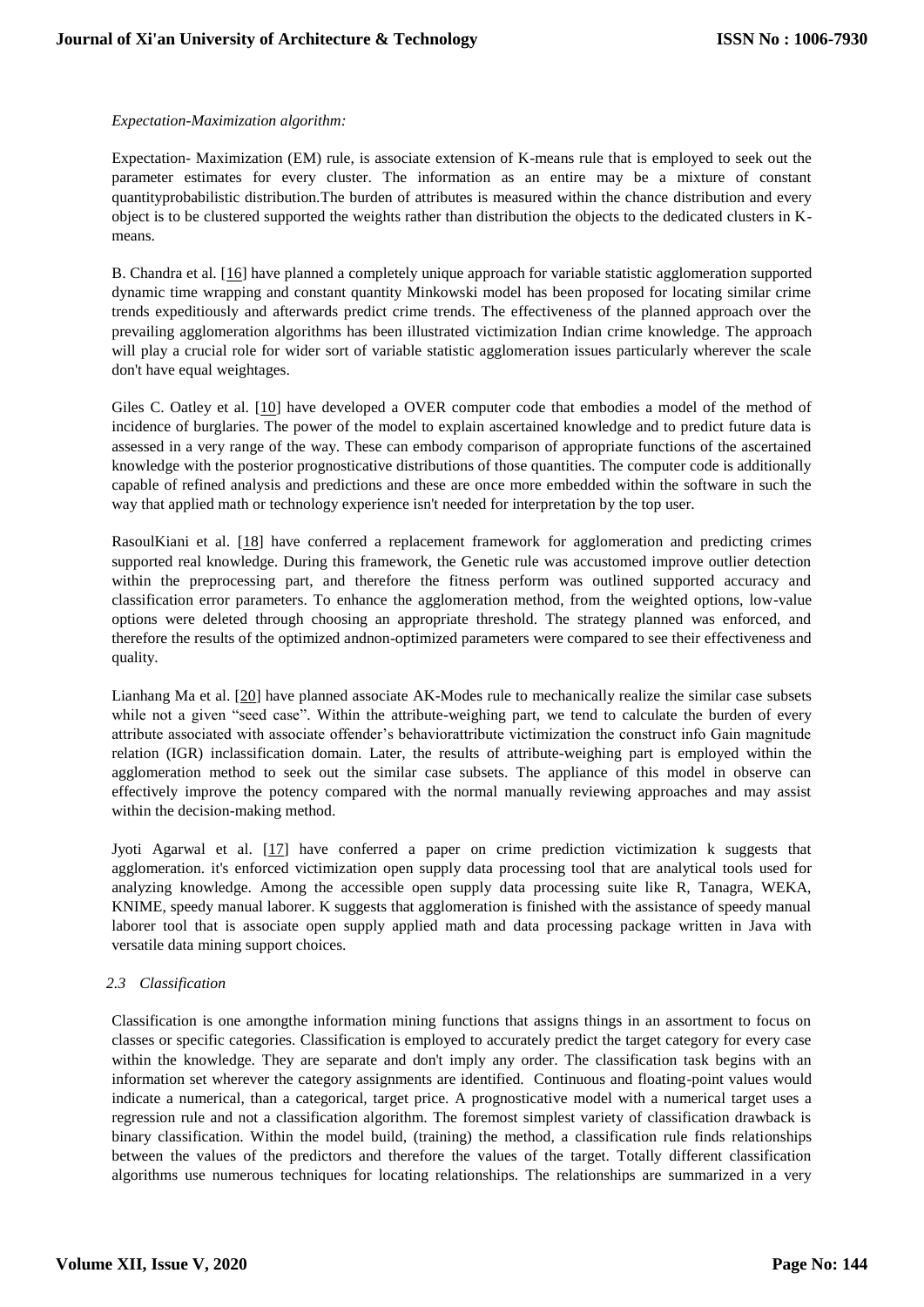model, which may then be applied to a distinct knowledge set during which the category assignments are unknown. Classification models are tested by comparing the values predicted to known target values in a set of test data. The historical knowledge for a project victimization classification is usually divided into 2 data sets: one for building themodel; the opposite for testing the model. There are several applications victimization classification in client segmentation, businessmodeling,marketing, credit analysis, and medicine and drug response modeling.

Abba Babakura et al. [\[19\]](#page-11-5) have conferred a comparison between 2 classification algorithms particularly, Naïve Bayesian and Back Propagation for predicting the 'Crime Category' attribute, having labels, particularly 'Low', 'Medium', and 'High'. For Naïve Bayesian, the Accuracy, preciseness and Recall of cluster one are 90.2207%, 95.8% and 93 and for cluster a pair of are 94.0822%, 98.3% and 94.8%. On the opposite hand, Accuracy, preciseness and Recall values for BP for group1 are 65.9478%, 65.9% and a thousandth and for cluster a pair of are 65.9469%, 65.9% and a thousandth severally. Experimental results for each the algorithms manifest that, Naïve Bayesian performed higher than the BP for the crime dataset victimization wood hen. This experiment was performed victimization 10-fold cross-validation.

Mehmet SaitVural et al. [\[15\]](#page-11-6) have planned a sensible model supported the Naive mathematician classifier with novel methodologies applied for the criminal prediction drawback. This model is sensible because of the simplicity caused by the independence assumption of the Naive mathematician. However, the model will moderately work with the independence assumption therein the model achieves reducing the suspect list with eighty the speed. This model may be utilized in sociology with its averagely seventy eight.05 so successful rate so as to assist security forces to seek out the criminal of the incidents. Yet one more important of this model is its ability to require the acquaintances into decision-making method.

# *2.4 Machine Learning*

Arthur prophet, one among the pioneer in machine learning and computing outlined machine learning as a field of study that offers computers the power to find out while not being expressly programmed. Machine learning will be wont to analyze the information and to supply the various subsets of crimeanalysis  $[4]$ . As a result, the machine learning may be a pc system's methodology of learning by manner of examples. There are varied machine learning algorithms offered to users which will be enforced on datasets. But, the 2 major sorts' aresupervised learning and unattended learning algorithms. Supervised learning algorithms work by final data or "the right answer" from labelled coaching knowledge. The algorithms are given with aspecific attribute or set of attributes to predict. Unsupervised learning algorithms, aim to seek out hidden structures in unlabeledcategory knowledge. As a result, the algorithms learn additional concerning the information set because it is given more examples to be enforced on.

Machine learning is one among the applications of computing (AI) that has systems the power to find out mechanically and to boost from expertise while not being expressly programmed. Machine learning in the main focuses on the event of pc programs which will access knowledge and use it learn for themselves. The educational method begins with observations or knowledge, like examples, direct expertise, or instruction, so as to appear for patterns in knowledge and build higher choices within the future supported the examples, while not human intervention or help and regulate actions consequently. This additionally permits analysis of huge quantities of information. Whereas it always delivers quicker, additional correct leads to order to spot profitable opportunities or dangerous risks, it's going to additionally need extra time and resources to coach it properly. Combining machine learning with AI and alternative psychological feature technologies makes it even more practical within the process of giant volumes of knowledge.

Lawrence McClendon et al. [\[14\]](#page-10-5) have proposed WEKA, an open source data mining software, to conduct a comparative study between the violent crime patterns from the Communities and Crime Un-normalized Dataset. The regression toward the mean, Additive Regression, and call Stump algorithms victimization the identical finite set of options are enforced, on the Communities and Crime Dataset. Overall, the regression toward the mean algorithmic program, a machine learning algorithmic program performed the most effective among the 3 chosen algorithms. This algorithmic program might work with weighted instances. This methodology of regression is simple and provides an adequate and interpretable description of how the input affects the output and could handle randomness in the test samples to a certain extent ,also without incurring too much of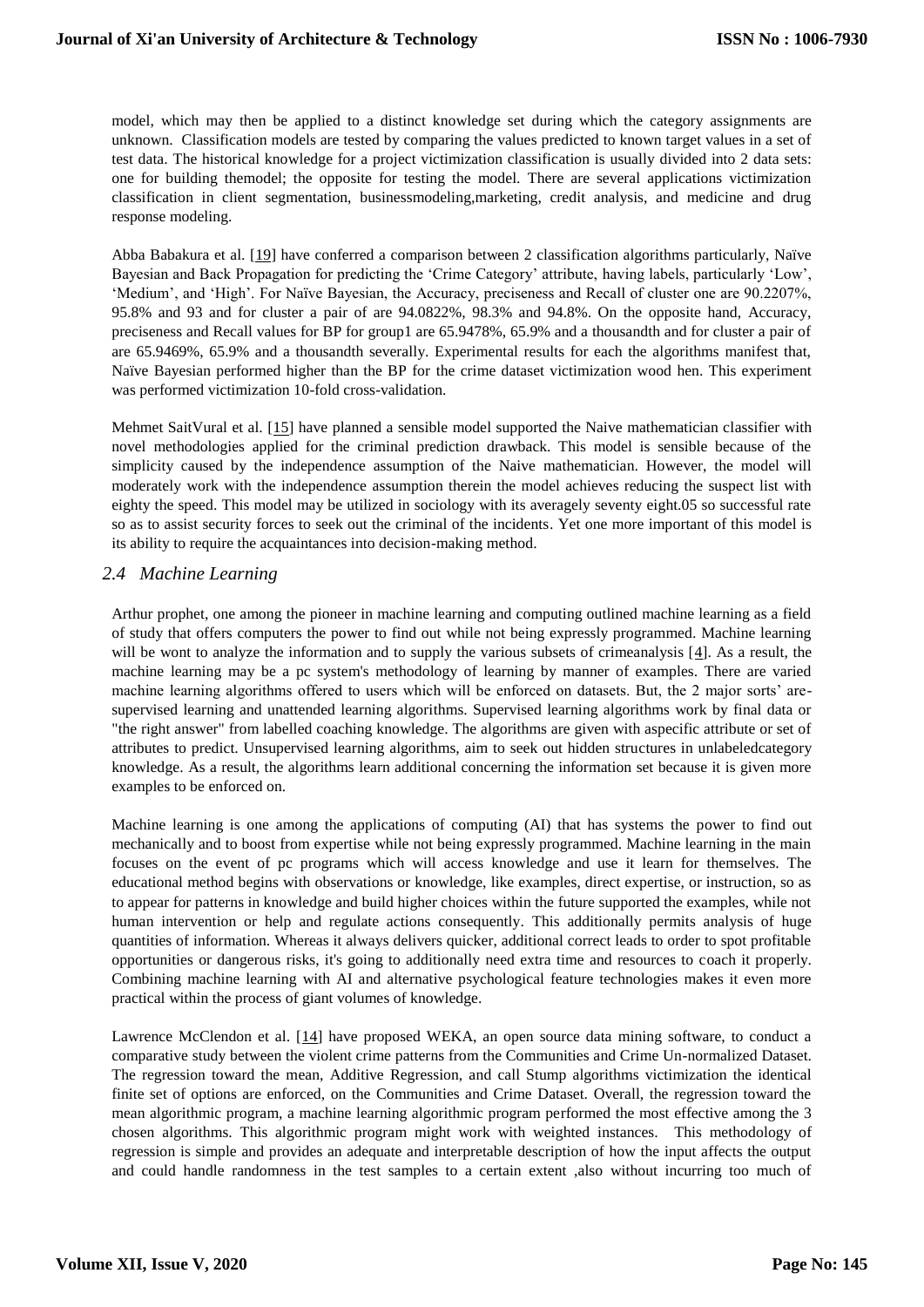prediction error. Thescope is to prove however effective and correct the machine learning algorithms utilized in data processing analysis will be at predicting violent crime patterns.

FatehaKhanamBappee et al. [\[13\]](#page-10-6) have projected a machine learning model for crime prediction victimization geospatial options for various classes of crime. The reverse geocoding technique is applied to retrieve open street map (OSM) spatial knowledge.This additionally proposes finding hot points extracted from crime hotspots spacefoundby stratified Density-Based spatial clump of Applications with Noise (HDBSCAN). A spatial distance feature is then computed supported the position |of variedhot points for various kinds of crime and this worth is employed as a feature for classifiers. PiyushKakkar et al. [\[22\]](#page-11-7) have projected a piece to sight and acknowledge faces of criminals in a picture and video stream obtained victimization CCTV. They used Haar feature-based cascade classifiers in OpenCV approach for police work faces. it's one among the machine learning primarily based approach wherever a cascade perform is trained from positive and negative pictures. It additionally won't sight objects in alternative pictures. They need used native Binary Patterns Histograms (LBPH) for recognizing faces.

Mohammad A. Tayebi et al.[\[25\]](#page-11-8) projected a supervised learning framework for co-offence prediction that may be a link prediction drawback in co-offending networks. The sociology theories concerning social, environmental and homophily roots of offending in a very comprehensive manner, they appointed every combine of offenders to socially-related, geographically-related or expertise connected criminal cooperation opportunities. Victimization these sets, they produce 3 prediction areas to beat the challenge in link prediction (class imbalance).

## *2.5 Big Data Analytics*

Big knowledge is that the term for any cluster of datasets therefore large and composite that it becomes troublesome to follow victimization ancient processing applications. Huge knowledge may be a set of procedures and technologies that entail new varieties of integration to uncover giant unknown values from large datasets that are varied, complex, and of a large scale. Analyzing huge knowledge may be a difficult task because it contains large spread file systems that ought to be fault tolerant, versatile and climbable. There is an immense need of constructions, platforms, tools, techniques and algorithms to handle Big Data.The frameworks utilized by huge knowledge application to handle the large data are Hadoop, Map Reduce, Apache Spark.

## *Apache Hadoop*

Hadoop is an ASCII text file code framework which will run applications on systems withthousands of nodes and terabytes. It is anecosystem of open source components which primarily changes the way enterprises store, process, and analyze data. In contrast to ancient systems, Hadoop permits multiple kinds of analytic workloads to run on the identical knowledge, at the identical time, at huge scale on industry-standard hardware. Figure 1shows Hadoop design. The modules in Hadoop are designed with a primary assumption that hardware failures are common and so ought to be mechanically handled in code by the framework. Apache Hadoop's MapReduce and HDFS parts originally derived severally from Google's MapReduce and Google filing system (GFS) papers. parts of Hadoop includes Hbase , Oozie , Sqoop , Avro , Chukwa , Pig , Zookeeper , Hive. Anushka Kumar et al.[\[24\]](#page-11-9) have projected a model that evaluates and identifies the alternatives to crime incidents, their individual parts and proposes a combinatorial incident-description schema. By victimization Hadoop, they situated the precise town and analyzed the crime patterns, supported that provide preventive measures to folks.

## *Hadoop Distributed File System*

The Hadoop distributed filing system (HDFS), as in Figure 2 is meant for storing terribly massive files with streaming knowledge access patterns, running on clusters of trade goods hardware. It is designed round the concept that the most-efficient processing pattern may be a write-once, scan as repeatedly pattern. It was developed using distributed file system design.The files kept are in a redundant fashion to rescue the system from potential knowledge loses within the case of failure. HDFS additionally makes applications out there to multiprocessing. Hadoop provides acommand interface to move with the HDFS. HDFS additionally provides file permissions and authentication.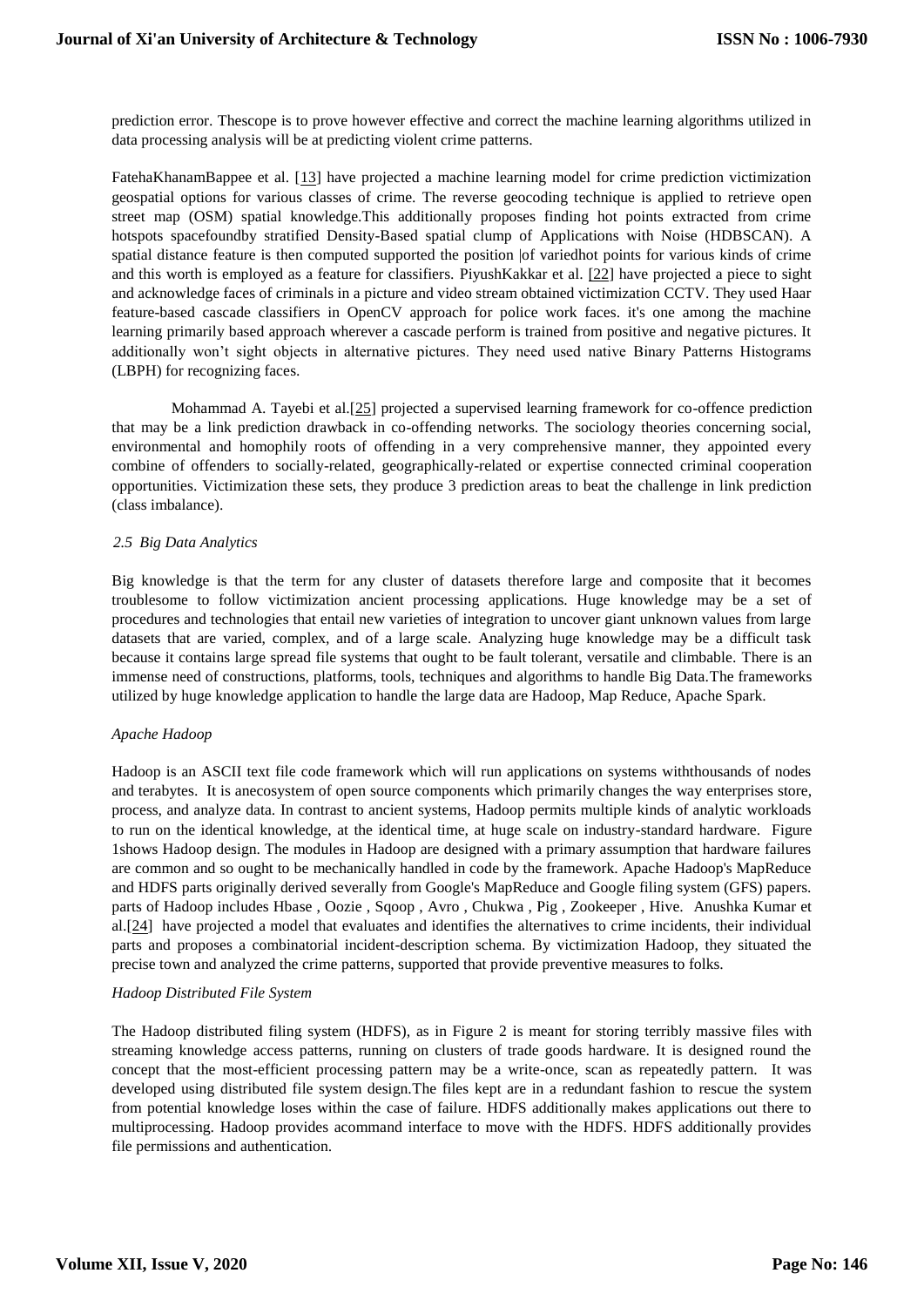

Figure 1 Hadoop Ecosystem

It follows master slave design paradigm having name nodes and knowledge nodes. The name node manages the filing system namespace. It maintains filing system tree and also the data for all the files and directories within the tree. A shopper accesses the filing system on behalf of the user by human action with the name node and also the knowledge nodes. Knowledge nodes are the workhorses of the system. They store and retrieve blocks once they told to and that they report back to the name node sporadically with the lists of blocks that they're storing. The client presents a file system interface like a conveyable software system Interface (POSIX), therefore the user code doesn't have to realize the name node and knowledge nodes to operate.



Figure 2 HDFS Architecture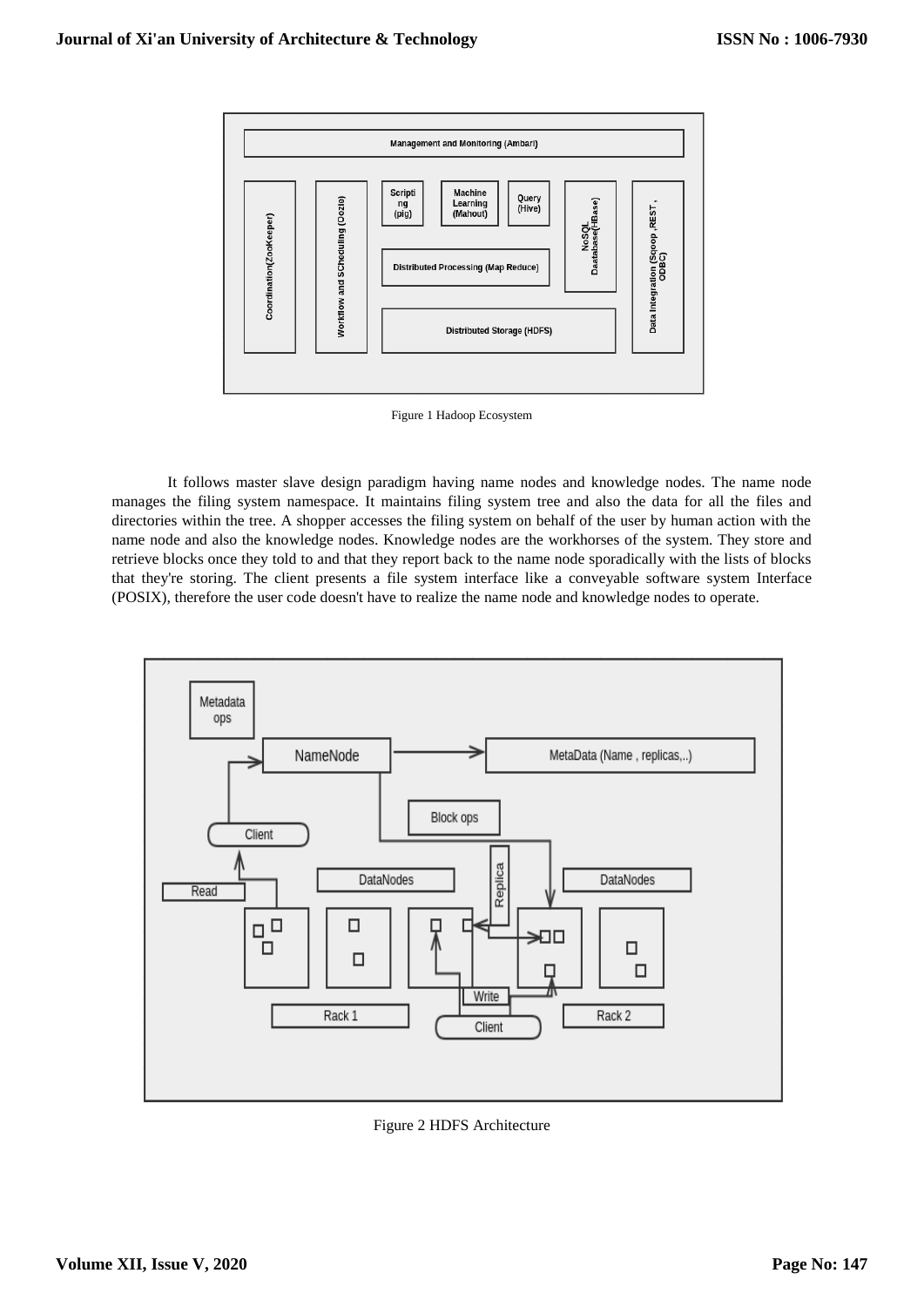## *Map Reduce*

Map cut back may be a software package framework for distributed process of enormous knowledge sets on laptop clusters. It is initially developed by Google. Map cut back is meant to facilitate and alter the process of huge amounts of information in parallel on massive clusters of artifact hardware during a reliable, fault tolerant manner. Figure 3 shows MapReduce design that may be a programming model and therefore the expectation is multiprocessing in Hadoop. It makes it simple to distribute tasks across nodes and performs type or Merge supported distributed computing. The underlying system, takes care of partitioning the computer file, programing the programs' execution acrossmany machines, handling machine failures and managing intermachine communication. Input are dividedintomultiple chunks/blocks. Each block of information are processed in several nodes.



Figure 3 Map reduce back design

## *Apache Spark*

Apache Spark is associate ASCII text file, distributed general purpose, lightning-fast cluster computing technology, designed for quick computation. It supports Hadoop MapReduce and extends the MapReduce model for economical use it for additional forms of computations, which incorporates interactive queries and stream process. The main feature of Spark is its in-memory cluster computing that will increase the process speed of associate application. Spark is meant to hide a good vary of workloads like batch applications, repetitive algorithms, interactive queries and streaming. Apart from supporting all these workload in a respective system, it reduces the management burden of maintaining separate tools. Figure 4 shows three ways of howSpark are often designed with Hadoop elements. Ravi Kumar et al.[\[21\]](#page-11-10) have projected a model to predict crime sensitive areas, wherever the incidents are categorized victimization SparkR and therefore the association between the hotspots and the crime varieties. Knowledge responsibility and privacy is restricted during this model.



**Figure 4** Building Spark on Hadoop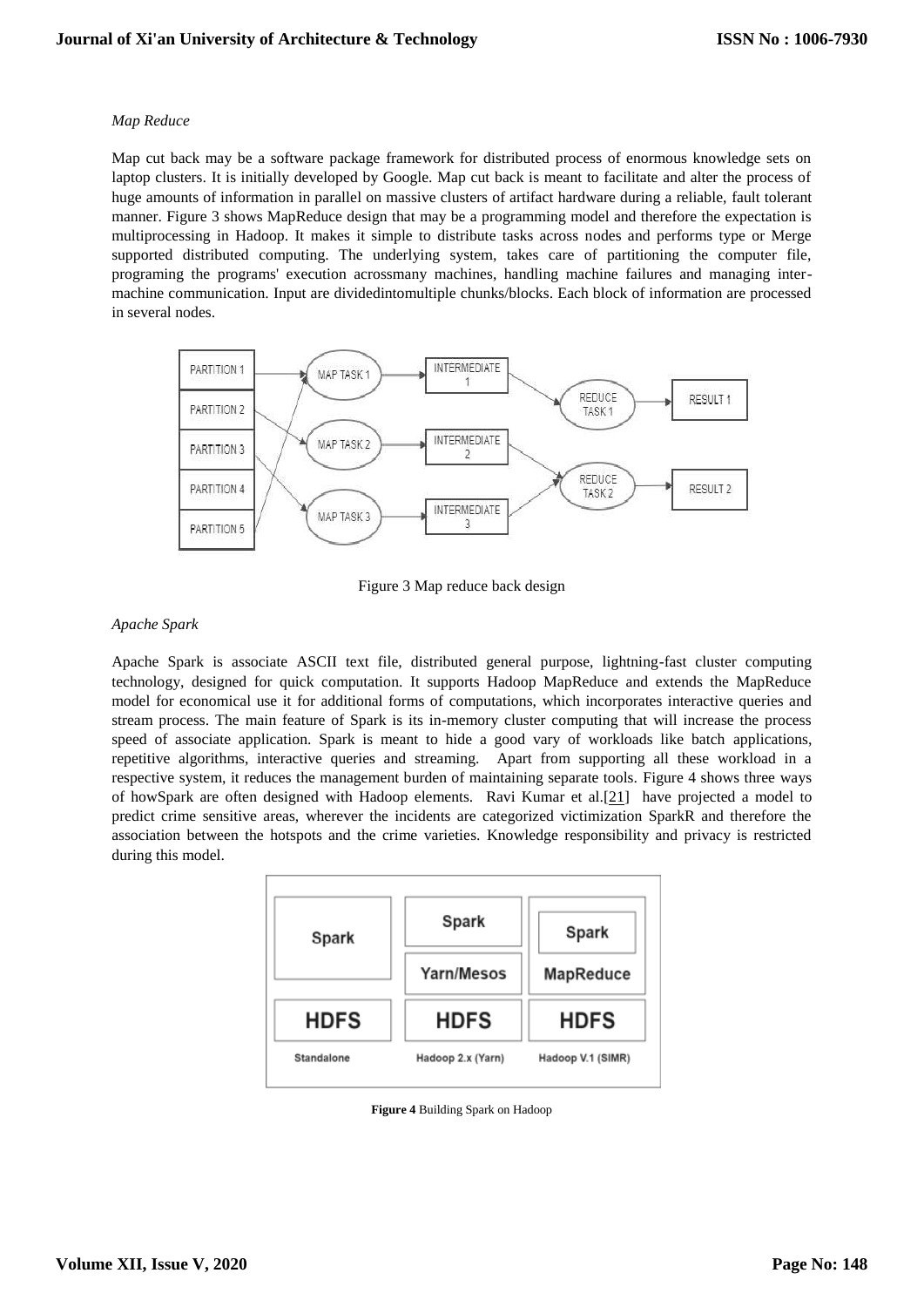

Figure 5. Components of Spark

**Apache Spark Core** - The Spark Core is that the underlying general execution engine for spark platform wherever all different practicality is made upon. It provides the In-Memory computing and referencing of datasets in memory device systems.

**Spark SQL** - The Spark SQL may be an element on high of Spark Core that introduces a replacement knowledge abstraction known as Schema RDD, that gives support for structured and semi-structured knowledge.

**Spark Streaming** - The Spark Streaming leverages Spark Core's quick planning capability to perform streaming analytics. It ingests data in mini-batches and performs RDD (Resilient Distributed Datasets) transformations on those mini-batches of information.

**MLlib (Machine Learning Library)** - The MLlib is a distributed machine learning framework higher than Spark. It is done by the MLlib developers against the Alternating method of least squares (ALS) implementations. Spark MLlib is ninefold quicker than the Hadoop disk-based version of Apache driver (before driver gained a Spark interface).

**GraphX** - The GraphX is a distributed graph-processing framework on prime of Spark. It provides an interface for expressing graph computation that may model the user-definedgraphs by victimization Pregel abstraction API. There is an optimized runtime for this abstraction.

## III. RESULT AND DISCUSSION

Consider the crime knowledge sets of any 2 consecutive years employed in the higher than models. For the any investigations, we have a tendency to compare the placement of the particular hotspots with those found by the results of our prediction models for predictions derived by victimization every specific variety of knowledge one by one and predictions derived by a model trained on options combining all data varieties and sources. Scrutiny of the crime rates of every space between these 2 years, reveals that the deviations are below fifteenth, on average. And so, it's simple to get a extremely correct model that may predict the crime rates of these years, even by trivially predicting the rates to remain the identical. it's troublesome to review monthly combination limits the investigation to a rough level of temporal coarseness, so preventing the possibility for investigation a lot of elaboratetemporal patterns and creating more difficult predictions on this dimension. Instead, the historical crime approach makes a lot of sense once handling knowledge of abundant finer temporal coarseness than ours. Figure 6 shows about the comparisons of the accuracies between the data types.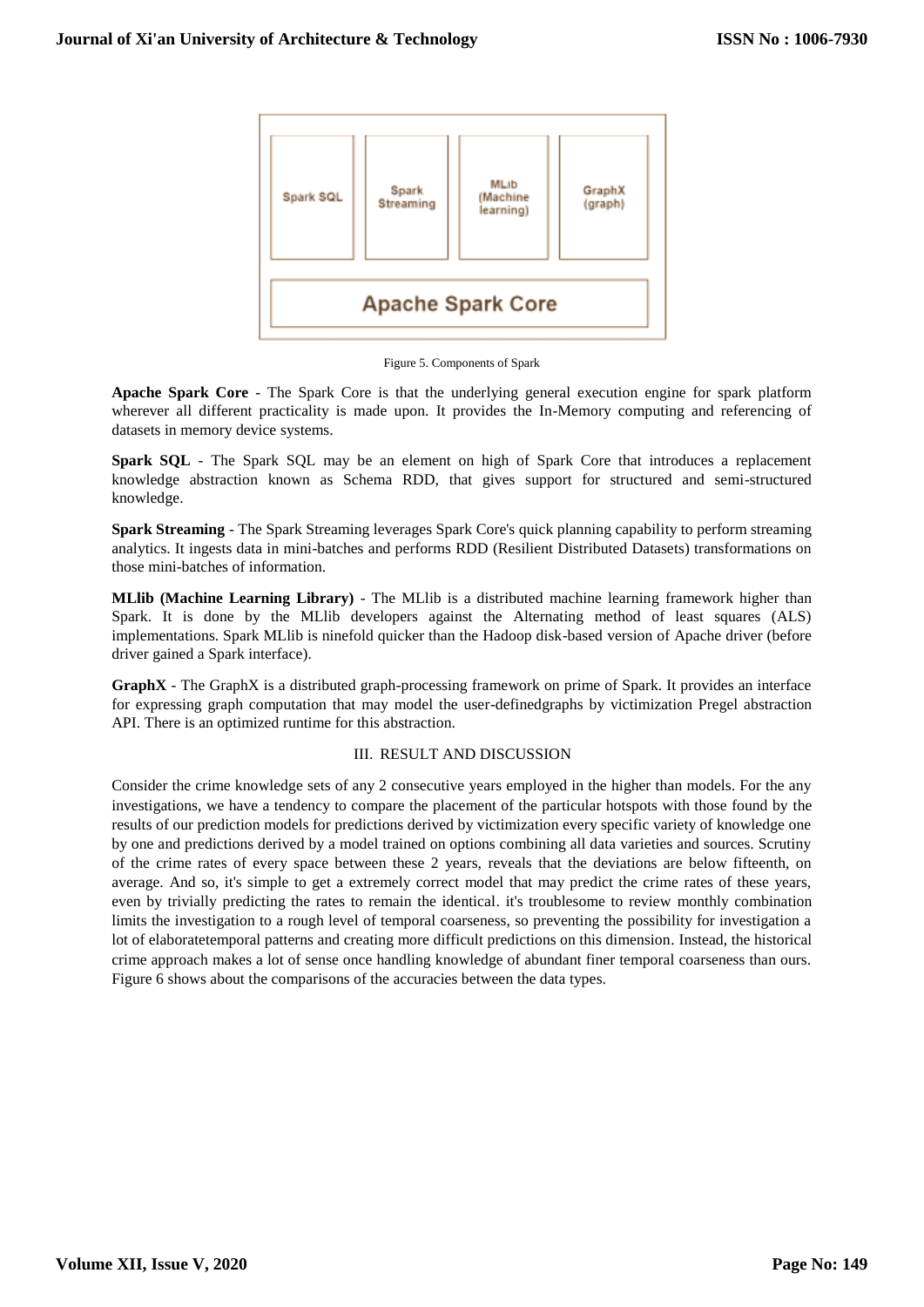

Figure 6 Comparison of accuracies between datatype

| TABLE-1 : Performance Analysis Of Various Approaches |  |  |
|------------------------------------------------------|--|--|
|                                                      |  |  |

|                                |                                                                                                                     | Journal, Year Of<br><b>Publication</b>                                                                                    |                                                                                                                           |                                                                                                                                                                                                                                                                                                                                                                                                                                                                                               |
|--------------------------------|---------------------------------------------------------------------------------------------------------------------|---------------------------------------------------------------------------------------------------------------------------|---------------------------------------------------------------------------------------------------------------------------|-----------------------------------------------------------------------------------------------------------------------------------------------------------------------------------------------------------------------------------------------------------------------------------------------------------------------------------------------------------------------------------------------------------------------------------------------------------------------------------------------|
| N <sub>0</sub><br>$\mathbf{1}$ | <b>Authors</b><br>Andrey B, BrunoLepri , Jacopo<br>Staiano, Nuria Oliver , Fabio<br>Pianesi , Alex (Sandy) Pentland | <b>ACM 2014</b>                                                                                                           | <b>Methodology And Tools</b><br>Random<br>Forest,<br>support<br>machines.<br>neural<br>vector<br>networks, decision trees | <b>Data Source and Result</b><br>Dataset:<br>Smartstep<br>datasets.<br>information<br>from<br>digital<br>telecommunication of individual<br>mobile activity and demographic<br><b>or</b><br>Geo-localized<br>Open<br>data<br>information<br>Result: Predicts crime classes by<br>group action to totally different<br>knowledge sets and random forest<br>performs far better<br><b>Limitations:</b><br>Limited access to<br>crime events and takes longer time<br>to validate their approach |
| $\overline{c}$                 | McClendon<br>Lawrence<br>and<br>Natarajan Meghanathan [14]                                                          | Machine<br>Learning<br>and Applications: An<br>International Journal<br>(MLAIJ) 2015                                      | Machine<br>Learning,<br>Linear<br>Regression,<br>Additive<br>Regression, Decision Stump                                   | Dataset: Communities and Crime<br>Un normalized dataset because they<br>may have plausible connections to<br>one of the possible crime goals.<br><b>Result:</b> Proves how effective and<br>accurate the machine learning<br>algorithms are used in data mining<br>analysis for the prediction of crime<br>patterns.                                                                                                                                                                          |
| 3                              | Tayebi MA, Ester M, Glässer<br>U, BrantinghamPL [3]                                                                 | International<br><b>Technical Conference</b><br>Advances<br>in<br>on<br>Social<br>Network<br>Analysis and Mining,<br>2014 | Predictive<br>policing,<br><b>CrimeTracer</b><br>model<br>(Personalized Random Walk<br>Model)                             | Dataset: Aroad<br>network<br>crime<br>datasetCwith an offender who is<br>associated with C<br>Result: A CrimeTracer consisting<br>of a criminal's daily life, road<br>theplaces where<br>network and<br>criminal carry out a crime, random<br>walk approach is used for crime<br>location forecasting                                                                                                                                                                                         |
| $\overline{4}$                 | Cesario, Cesario E, Catlett C,<br>Talia D [5]                                                                       | 14th<br>International<br>Conference<br>on<br>Dependable,<br>Autonomic<br>and<br>Secure<br>Computing<br>2014               | Naïve Bayes classifier Neural<br>network                                                                                  | <b>Dataset:</b> Two various data sets from<br>different sources<br>Result: Analyzed and compared<br>Naïve Bayes & Neural network to<br>predict crime level that will occur in<br>particular location and Naïve Bayes<br>classifier performs better with                                                                                                                                                                                                                                       |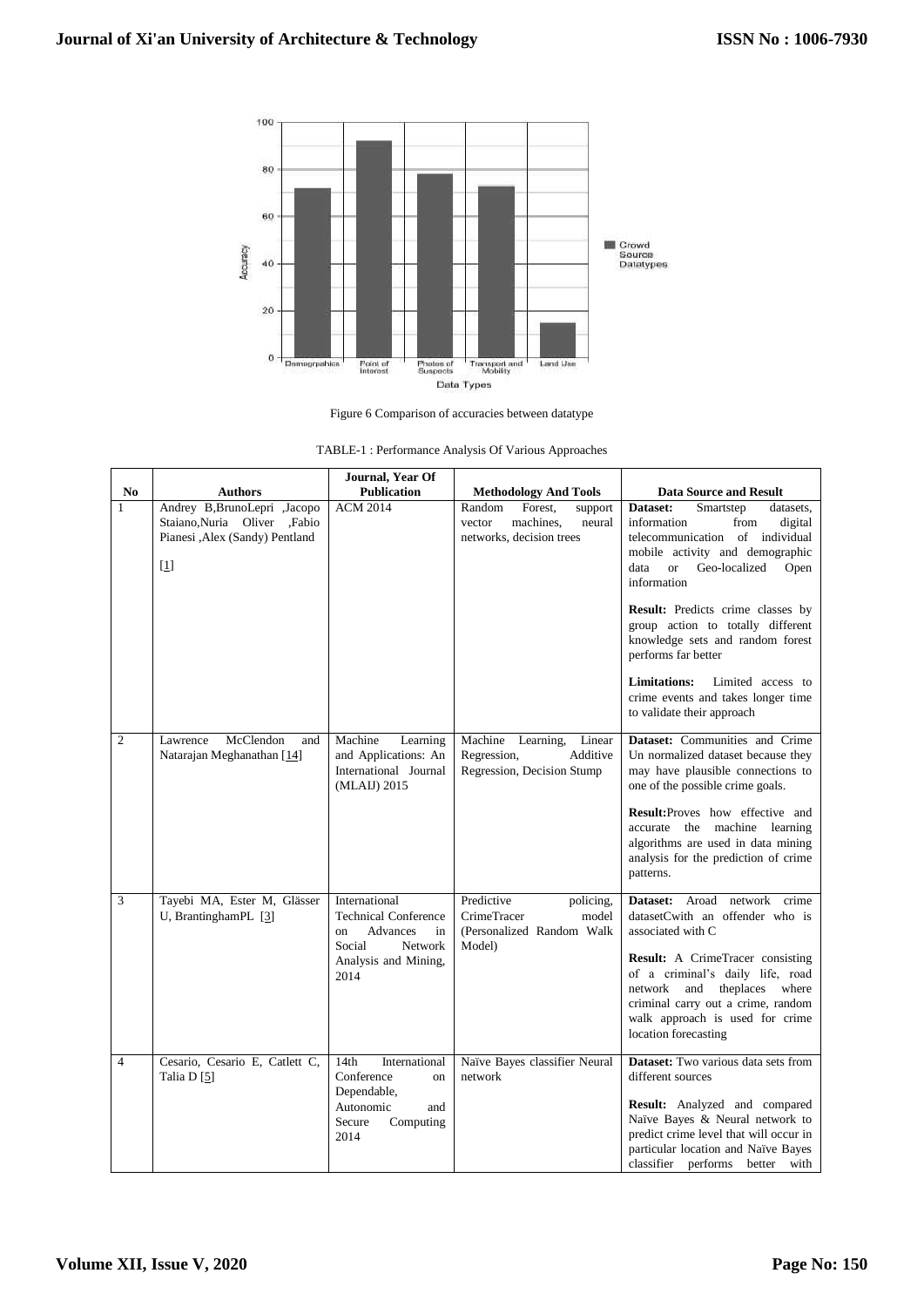|   |                                                     |                                                                                      |                                                                                                                                               | 90.2207% of accuracy                                                                                                                                                                                                                                                                                                                                                                                                                                                                                                               |
|---|-----------------------------------------------------|--------------------------------------------------------------------------------------|-----------------------------------------------------------------------------------------------------------------------------------------------|------------------------------------------------------------------------------------------------------------------------------------------------------------------------------------------------------------------------------------------------------------------------------------------------------------------------------------------------------------------------------------------------------------------------------------------------------------------------------------------------------------------------------------|
| 5 | Yu CH, Ward MW, Morabito<br>M, Ding W $[7]$         | IEEE Chung-2011                                                                      | Machine,<br>Support<br>Vector<br>Neural<br>Network,<br>Naïve<br>Bayes, 1-NN (One- Nearest<br>Neighbor), J48 and Ensemble<br>learning (Voting) | Dataset: Aggregated counts<br>of<br>crime and crime-related events<br>categorized by the department of<br>police                                                                                                                                                                                                                                                                                                                                                                                                                   |
|   |                                                     |                                                                                      |                                                                                                                                               | Result: Predictive technique for<br>areas that have a high density of<br>residential<br>burglaries<br>and the<br>probability that will happen in<br>future. Primarily, the temporal<br>information is organized and using<br>supervised<br>data<br>the<br>mining<br>algorithm, residential burglary is<br>predicted efficiently.                                                                                                                                                                                                   |
|   |                                                     |                                                                                      |                                                                                                                                               | Limitations: To locate the optimum<br>point at which spatial knowledge is<br>most probable                                                                                                                                                                                                                                                                                                                                                                                                                                         |
| 6 | Giles C. Oatleya, Brian W.<br>Ewart $[10]$          | Elsevier 2013                                                                        | Data mining- Bayesian belief<br>network                                                                                                       | Dataset:<br>Datasets<br>of repeated<br>victims.<br>Time-To-Crime<br>Expectation Maximization (EM)                                                                                                                                                                                                                                                                                                                                                                                                                                  |
|   |                                                     |                                                                                      |                                                                                                                                               | <b>Result:</b> Describes observed data and<br>predicts future data which can<br>beassessed in a number of ways. It<br>also includes<br>the<br>comparison<br>ofsuitable functions of the observed<br>data with the posterior predictive<br>distributions of these quantities and<br>predicts the possible outputs.                                                                                                                                                                                                                  |
|   |                                                     |                                                                                      |                                                                                                                                               | Limitations: Prior specification of<br>the structure is the limitation here                                                                                                                                                                                                                                                                                                                                                                                                                                                        |
| 7 | RasoulKiani, SiamakMahdavi,<br>Amin Keshavarzi [18] | (IJARAI)<br>International Journal<br>of<br>Advanced                                  | Clustering,<br>classification,<br>genetic algorithm,<br>Weighting, Rapid Miner                                                                | Dataset: Crime dataset recorded by<br>the police in England and Wales<br>within 1990 to 2011                                                                                                                                                                                                                                                                                                                                                                                                                                       |
|   |                                                     | Research in Artificial<br>Intelligence 2015                                          |                                                                                                                                               | Result: The Genetic Algorithm<br>(GA) was used to improve outlier<br>detection in the preprocessing phase,<br>and the fitness function was defined<br>based on accuracy and classification<br>error parameters. To improve the<br>clustering process, they use weighed<br>features, and the low-value features<br>were deleted through selecting a<br>suitable threshold. The results of the<br>optimized<br>and<br>non-optimized<br>compared<br>parameters<br>were<br>to<br>quality<br>determine<br>their<br>and<br>effectiveness |
|   |                                                     |                                                                                      |                                                                                                                                               | <b>Limitations:</b><br>Clustering<br>and<br>optimization of the number of<br>clusters is quite difficult.                                                                                                                                                                                                                                                                                                                                                                                                                          |
| 8 | S.SivaranjaniDr.S.Sivakumari,<br>Aasha.M [11]       | [ICETT] International<br>Conference<br>on<br>Emerging<br><b>Technological Trends</b> | Clustering, Classification, K-<br>KNN,<br>Means,<br>DBSCAN,<br>Agglomerative                                                                  | Dataset: Crime dataset of crime<br>information of six cities in Tamil<br>Nadu from the National Crime<br>Records Bureau (NCRB) of India.                                                                                                                                                                                                                                                                                                                                                                                           |
|   |                                                     |                                                                                      |                                                                                                                                               | <b>Result:</b> This model is used to<br>predict and forecast crimes and<br>assists law enforcement agencies for<br>an improved and accurate crime<br>analysisusing<br>DBSCAN, various<br>clustering<br>and<br>classification<br>techniques.                                                                                                                                                                                                                                                                                        |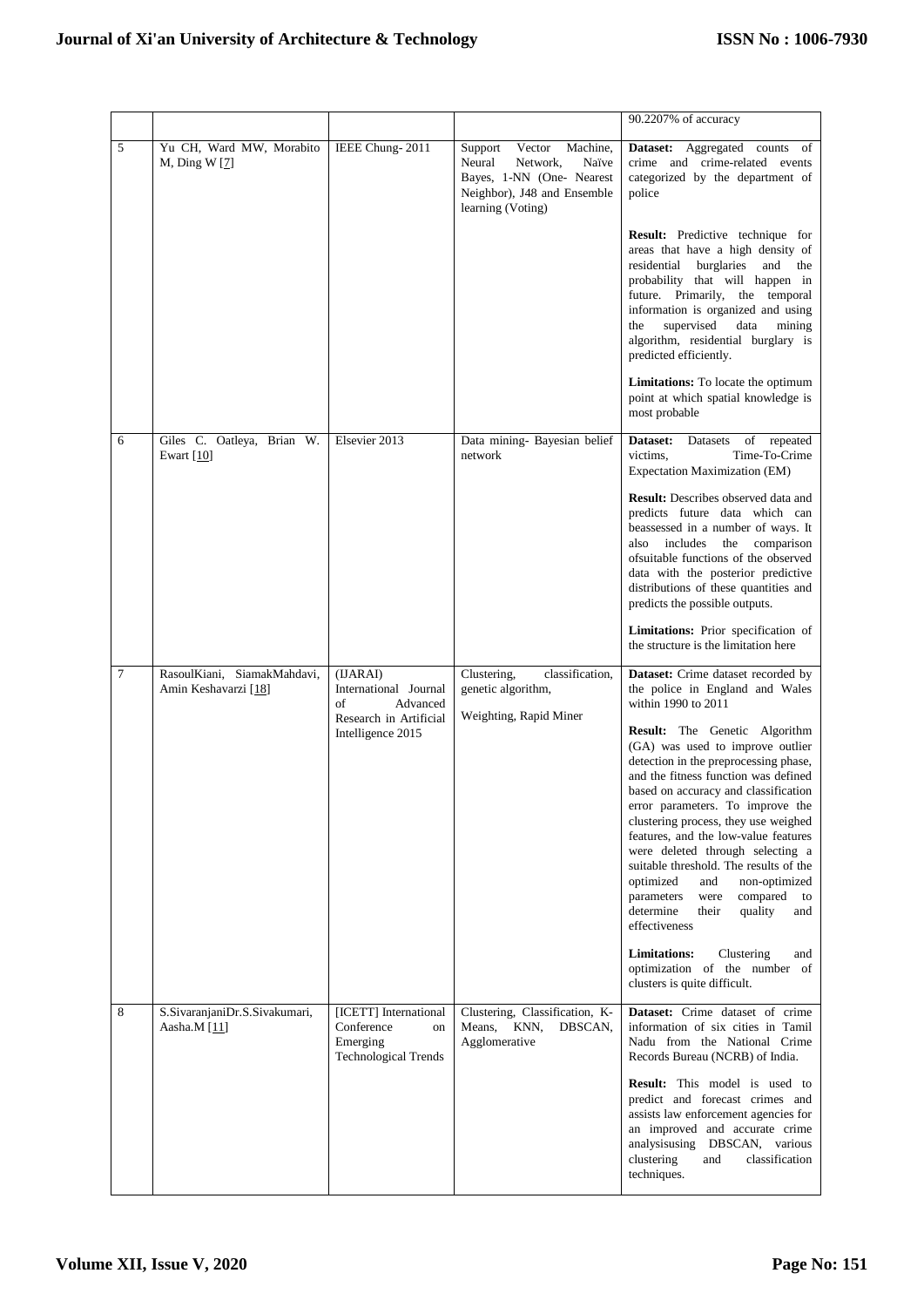|    |                                                          |                                                                                                                                |                                                                                                  | <b>Limitations:</b> Privacy issue is the<br>major limitation                                                                                                                                                                                                                                                                                                                                  |
|----|----------------------------------------------------------|--------------------------------------------------------------------------------------------------------------------------------|--------------------------------------------------------------------------------------------------|-----------------------------------------------------------------------------------------------------------------------------------------------------------------------------------------------------------------------------------------------------------------------------------------------------------------------------------------------------------------------------------------------|
| 9  | Renjie<br>Liao.<br>XueyaoWang,LunLi,Zengchag<br>Qinh [9] | Proceedings of the<br>International<br>Ninth<br>Conference<br>on<br>Learning<br>Machine<br>Cybernetics,<br>and<br>Qingdao 2010 | Gaussian<br>Distribution,<br>Bayesian Learning Theory,<br>Kernel Function, Hausdorff<br>Distance | Dataset: Crime dataset of a serial<br>crime in Gansu, China<br><b>Result:</b> The area is predicted which<br>will help local police muchto arrest<br>the criminals<br>Limitation: The time of next crime<br>is not predicted                                                                                                                                                                  |
| 10 | SomayyehAghababaei,<br>MasoudMakrehchi[12]               | <b>IEEE/WIC/ACM</b><br>International<br>Conference on Web<br>Intelligence<br>2016                                              | Sampling,<br>Aggregation,<br>Prediction                                                          | <b>Dataset:</b> Crime rates from four<br>cities of the United States, Chicago,<br>Philadelphia, San Francisco, and<br>Houston<br><b>Result:</b> A crime prediction model<br>based on mining tweets posted from<br>a specific geographic area<br><b>Limitations: Requires</b><br>further<br>analysis to examine to incorporate<br>other socio-economic indexes and<br>geographical information |

#### <span id="page-10-10"></span><span id="page-10-9"></span><span id="page-10-8"></span><span id="page-10-4"></span><span id="page-10-0"></span>V. CONCLUSION

Crime prediction and finding relevant data from great amount of crime knowledge is that the dynamic and rising analysis field within the real-world that aims to stop the crime rates. It is important however difficult. A survey is conducted so Crime prognostication will be improved by the employment of economical knowledge assortment and different ways. Combined techniques are needed to make a higher crime prediction by desegregation multiple models to resolve single downside for better performance. From this survey we tend to conjointly learned regarding most supporting factors that may facilitate US to investigate the crime pattern in neighborhood spaces mistreatment demographic factors of that area.

#### <span id="page-10-7"></span>**REFERENCES**

- [1]. Andrey Bogomolov A, Lepri B, Staiano J, Oliver N, Pianesi F, Pentland A, "Once upon a crime: towards crime prediction from demographics and mobile data", 2014 Nov 12 (pp. 427-434). ACM.
- [2]. Zhang Q, Yuan P, Zhou Q, Yang Z, "Mixed spatial-temporal characteristics based Crime Hot Spots Prediction", In Computer Supported Cooperative Work in Design (CSCWD, 2016 May 4 (pp. 97-101). IEEE.
- [3]. Tayebi MA, Ester M, Glässer U, Brantingham PL, "Crimetracer: Activity space based crime location prediction", InAdvances in Social Network Analysis and Mining, (ASONAM), IEEE/ACM 2014 Aug 17 (pp. 472-480). IEEE.
- [4]. Mr. Sufiyan Tamboli, Mr. Ashish Wankhede, Mr. PrathameshPuranik, Mr. Vinayak Natarajan, Prof G.B.Deshmukh: "A Survey on Crime Analysis Using Machine Learning Algorithms" , IJAERD-2018.
- <span id="page-10-1"></span>[5]. Cesario, Cesario E, Catlett C, Talia D, "Forecasting Crimes Using Autoregressive Models", InDependable, Autonomic and Secure Computing, 2016 IEEE 14th Intl C 2016 Aug 8 (pp. 795-802). IEEE.
- [6]. Retnowardhani A, Triana YS, "Classify interval range of crime forecasting for crime prevention decision making", In Knowledge, Information and Creativity Support Systems (KICSS), 2016 Nov 10 (pp. 1-6). IEEE.
- [7]. Yu CH, Ward MW, Morabito M, Ding W, "Crime forecasting using data mining techniques", In Data Mining Workshops (ICDMW), 2011 Dec 11 (pp. 779-786). IEEE.
- <span id="page-10-12"></span><span id="page-10-2"></span>[8]. Gerber Matthew S., "Predicting Crime Using Twitter and Kernel Density Estimation", Decision Support Systems, Volume 61, pp. 115 – 125,ELSEVIER,2014.
- <span id="page-10-3"></span>[9]. Renjie Liao, XueyaoWang,LunLi,ZengchagQinh , "A Novel Serial Crime Prediction Model Based on Bayesian Learning Theory", Proceedings of the Ninth International Conference on Machine Learning and Cybernetics,201 0 IEEE.
- [10]. Giles C. Oatleya, Brian W. Ewart, "Crimes analysis software: 'pins in maps', clustering and Bayes net prediction", Elsevier,2003.
- <span id="page-10-11"></span>[11]. S.Sivaranjani ,Dr.S.Sivakumari, Aasha.M , "Crime Prediction and Forecasting in Tamilnadu using Clustering Approaches" ,2016 International Conference on Emerging Technological Trends [ICETT].
- <span id="page-10-13"></span><span id="page-10-6"></span>[12]. SomayyehAghababaei, MasoudMakrehchi, "Mining Social Media Content for Crime Prediction" ,2016 IEEE/WIC/ACM International Conference on Web Intelligence.
- <span id="page-10-5"></span>[13]. FatehaKhanamBappee ,AmilcarSoares Junior and Stan Matwin, " Predicting Crime Using Spatial Features",Bagheri E., Cheung J. (eds) Advances in Artificial Intelligence. Canadian AI 2018. Lecture Notes in Computer Science, vol 10832. Springer, Cham.